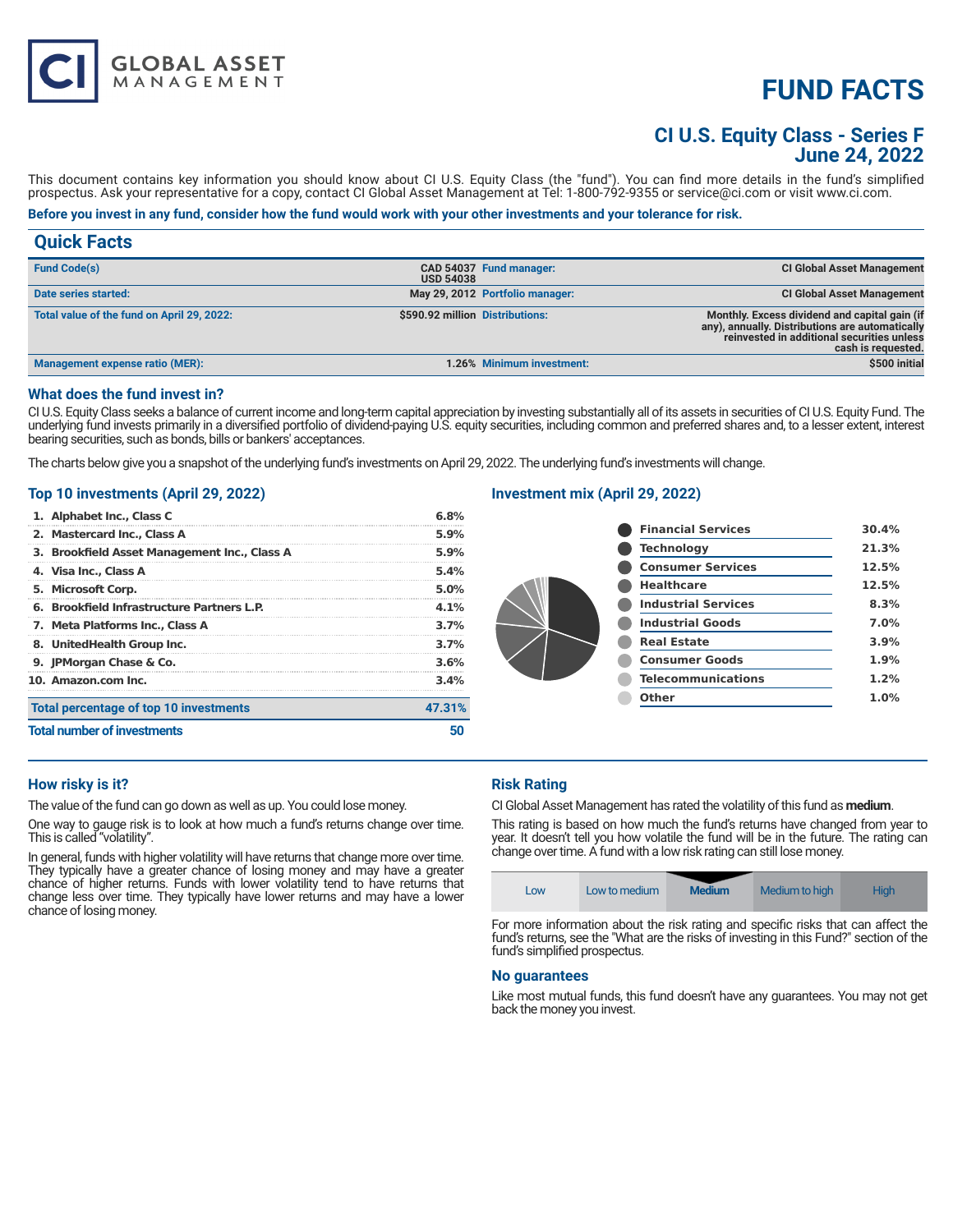# **CI U.S. Equity Class - Series F**

#### **How has the fund performed?**

This section tells you how Series F securities of the fund have performed over the past 9 calendar year(s). Returns are after expenses have been deducted. These expenses reduce the fund's returns.

#### **Year-by-year returns**

This chart shows how Series F securities of the fund performed in each of the past 9 calendar year(s). This fund series has not dropped in value in the last 9 calendar year(s). The range of returns and change from year to year can help you assess how risky the fund has been in the past. It does not tell you how the fund will perform in the future.



#### **Best and worst 3-month returns**

This table shows the best and worst returns for Series F securities of the fund in a 3-month period over the past 9 calendar year(s). The best and worst 3-month returns could be higher or lower in the future. Consider how much of a loss you could afford to take in a short period of time.

|                    | <b>Return</b> | 3 months ending   | If you invested \$1,000 at the beginning of the period |
|--------------------|---------------|-------------------|--------------------------------------------------------|
| <b>Best return</b> | 14.1%         | December 31, 2013 | Your investment would rise to \$1,141                  |
| Worst return       | -17.4%        | March 31, 2020    | Your investment would drop to \$826                    |

#### **Average return**

As at April 29, 2022, a person who invested \$1,000 in Series F securities of the fund 10 years ago has \$3,571. This works out to an annual compounded rate of return of 13.7%.

## **Who is this fund for?**

#### **This fund may be suitable for you if you:**

- are willing to accept a medium degree of risk
- are seeking a regular source of income and the potential for capital appreciation
- are seeking to add U.S. exposure to your investment portfolio<br>• are planning to hold your investment for the long term
- are planning to hold your investment for the long term

#### **A word about tax**

In general, you'll have to pay income tax on any money you make on a fund. How much you pay depends on the tax laws where you live and whether or not you hold the fund in a registered plan such as a Registered Retirement Savings Plan, or a Tax-Free Savings Account. Keep in mind that if you hold your fund in a non-registered account, fund distributions are included in your taxable income, whether you get them in cash or have them reinvested.